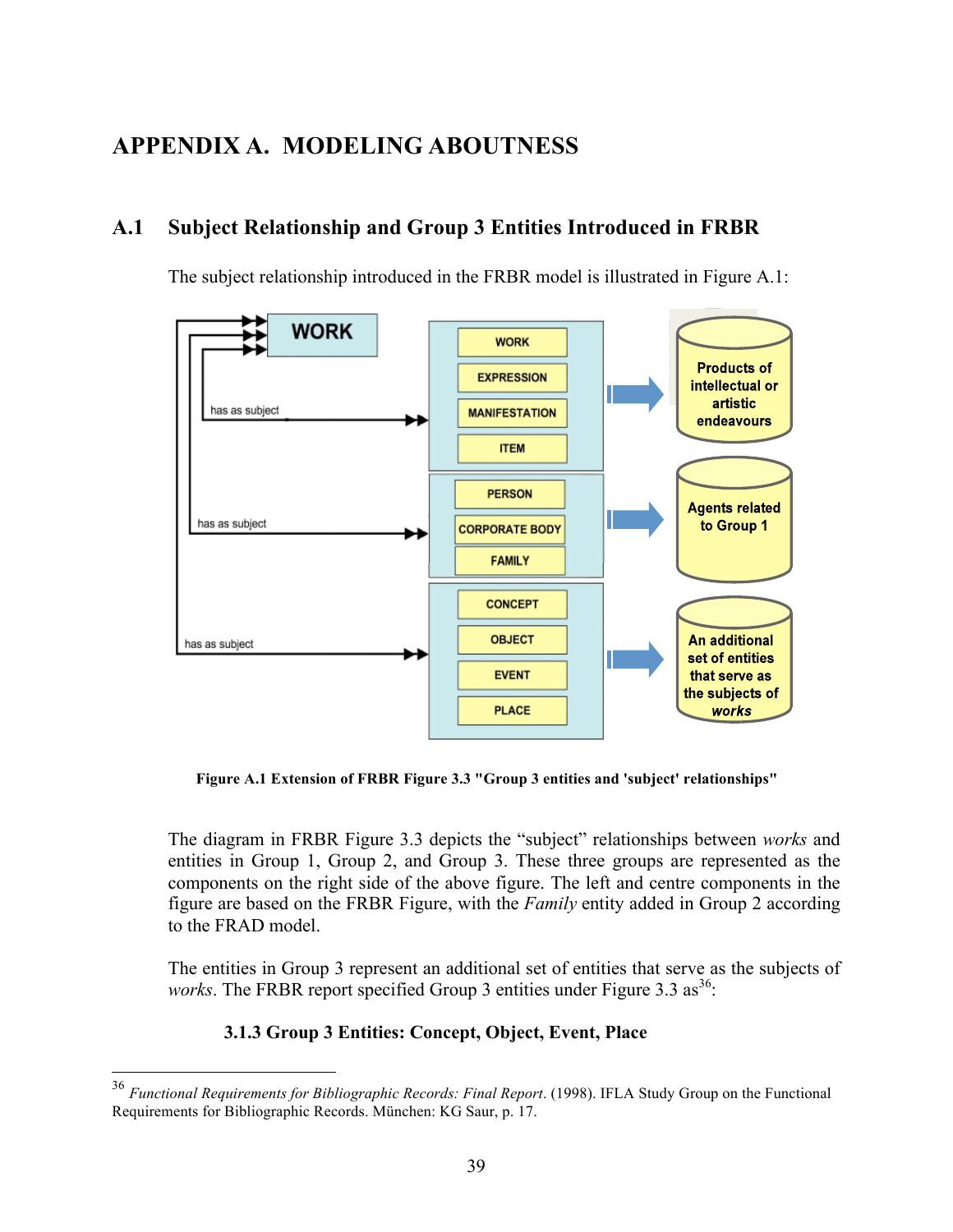The entities in the third group (outlined in bold in Figure 3.3) represent an additional set of entities that serve as the subjects of *works*. The group includes *concept* (an abstract notion or idea), *object* (a material thing), *event* (an action or occurrence), and *place* (a location).

The diagram depicts the "subject" relationships between entities in the third group and the *work* entity in the first group. The diagram indicates that a *work* may have as its subject one or more than one *concept, object, event,* and/or *place*. Conversely, a *concept, object, event,* and/or *place* may be the subject of one or more than one *work*.

The diagram also depicts the "subject" relationships between *work* and the entities in the first and second groups. The diagram indicates that a work may have as its subject one or more than one *work*, *expression*, *manifestation*, *item*, *person*, and/or *corporate body.*

## **A.2 Possible Approaches to the Model of Aboutness**

The FRSAR Working Group has, as the central part of its terms of reference, the goal of building a conceptual model of Group 3 entities within the FRBR framework as they relate to the **aboutness** of *works*.

It is mentioned in the FRBR study that "further analysis is needed of the entities that are the centre of focus for subject authorities, thesauri, and classification schemes, and of the relationships between those entities $37$ . In the years following the publication of the FRBR model, some researchers focused on Group 3 entities, particularly on the fact that *time* is not included.<sup>38</sup> Consequently, time and space are not treated symmetrically. Some discussions brought attention to the lack of coverage of activities and processes.

Tom Delsey, in his paper published in *Cataloging & Classification Quarterly* in 2005, highlighted the aspects of the FRBR model that "will need to be re-examined as part of a more intensive analysis of subject access"<sup>39</sup>. Delsey followed up with a presentation of a paper at the IFLA satellite meeting in Järvenpää, Finland, before the IFLA General Conference in Oslo in August 2005. His presentation has provoked much discussion among the members of the FRSAR Working Group.

Delsey identified three "broad objectives" to be met by re-examination of the ways in which the FRBR model analyzes data relevant to subject access:

1) "to ensure that the scope of the *entities* defined in the [FRBR and FRAD] models is sufficient to cover everything that a user of a library catalogue might view as a 'subject'";

 $37Jbid, p. 7.$ <br><sup>38</sup> Heaney, M. (1997). Time is of the essence. Available at:

http://www.bodley.ox.ac.uk/users/mh/time978a.htm (accessed 2010-01-20).<br><sup>39</sup> Delsey, T. (2005). Modeling subject access: Extending the FRBR and FRANAR conceptual models. *Cataloging & Classification Quarterly* 39 (3/4): 49–61.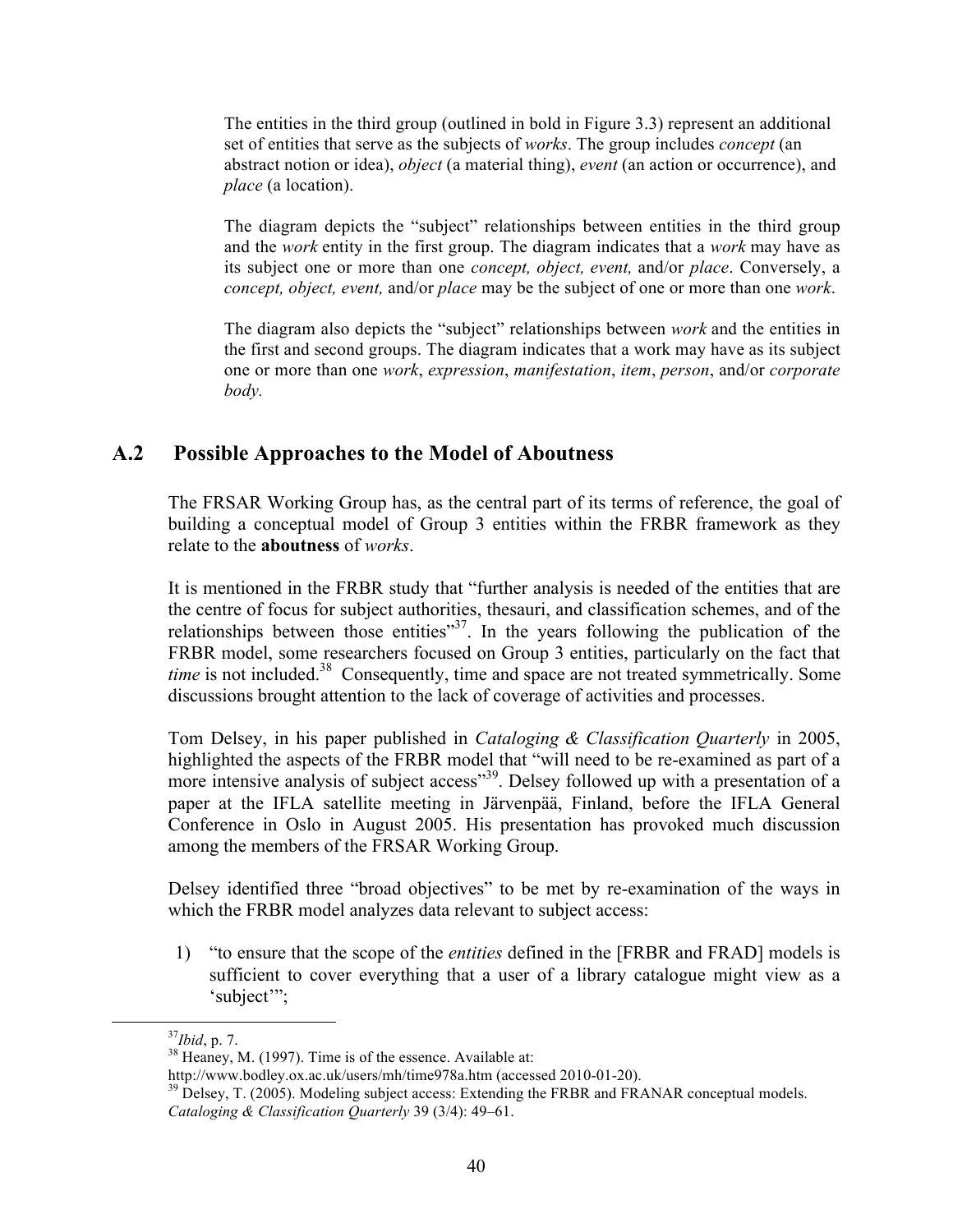- 2) "to ensure that the *attributes* that come into play in the construction and use of subject access points and subject authority records are adequately covered"; and
- 3) "to ensure that the models provide a clear and pragmatic representation of the *relationships* that are reflected through subject access points in bibliographic records as well as those reflected in the syndetic structure of thesauri, subject heading lists, and classification schemes and in the syntactic structure of indexing strings $40$  (emphases added)".

Delsey identified two "key questions" related to entities: "The first [of the key questions] is whether the entities are defined in sufficiently broad terms to cover fully what we might characterize as the "subject" universe. The second is whether the categorizations represented by the entities defined in the models are appropriate and meaningful for the purposes of clarifying the bibliographic conventions through which that "subject" universe is reflected" $^{41}$ . In other words:

- 1. Are the entity classes *collectively exhaustive*? Does the model cover the whole universe of subject-related entity classes?
- 2. Are the entity classes *individually appropriate*? Does the model carve up the universe of subject-related entity classes in the "right" way<sup>42</sup>?

As a first step, the FRSAR Entities Sub-Group performed a pilot study, in which four students and faculty members at the Kent State University School of Library and Information Science classified existing subject terms used by the NSDL (National Science Digital Library) contributors. These included about 3000 terms assigned based on a variety of subject vocabularies and free keywords. They classified terms into six categories: concrete stuff, abstract stuff, event, time, place, and others. The same method was also applied by one of the Working Group members to another set of subject terms from controlled vocabularies used in two library science textbooks. The results show that there is a blurred distinction between concrete and abstract concepts; for example, the distinction between a particular chair as a physical object and the concept of chairs. In addition, there were difficulties in classifying named instances (proper names), which resulted in many terms being put into the "others" category. The results of this test indicate that it would be difficult for any user (end user, librarian, or vocabulary developer) to conduct such a task when using subject authority data. These categories do not seem helpful or necessary to the end users either.

Following the pilot study, the Working Group discussed several possible previously identified approaches to the development of a theoretical framework of aboutness.

<sup>&</sup>lt;sup>40</sup> Delsey, *op. cit.*, p. 50.<br><sup>41</sup> Delsey, *op. cit.*, p. 50.<br><sup>42</sup> See also: Furner, J. (2006). The ontology of subjects of works. Paper presented at ASIS&T 2006: Annual Meeting of the American Society for Information Science and Technology, Austin, TX, November 3–8, 2006.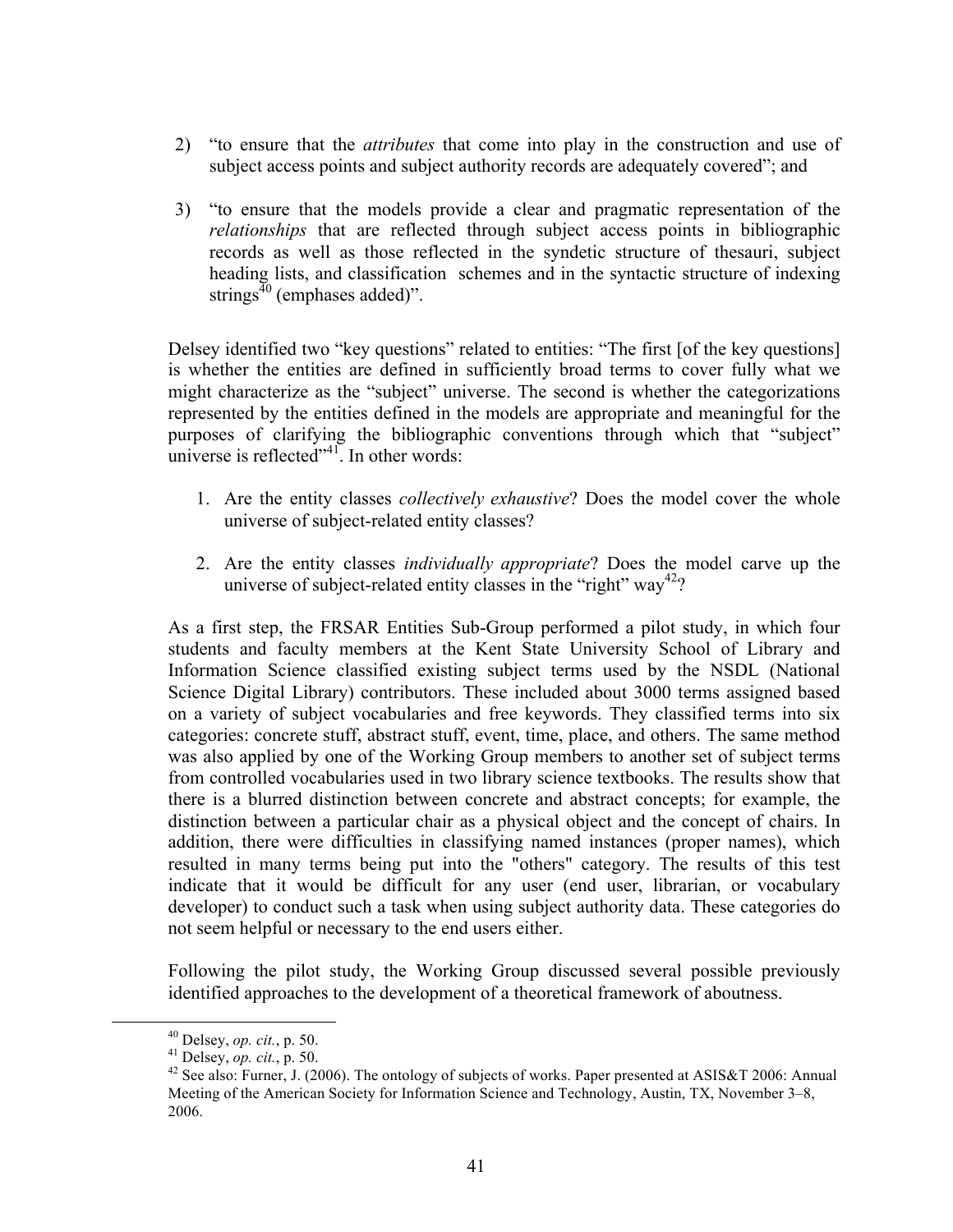#### **Scenario 1**

Keep FRBR Group 3 entities (*concept*, *object*, *event*, and *place*) and only analyze attributes and relationships. The advantage is that the Working Group uses an existing framework. However, as demonstrated in the pilot study of the FRSAR Entities Sub-Group, the Group 3 entities need to be revisited. Adding *time* to the FRBR list solves one part of the problem, but the resulting model still does not cover processes, activities, or situations.

An additional argument for rejecting this scenario is that the original categorisation of Group 3 entities into four classes goes too far towards prescribing a particular way of structuring the subject languages that are used to provide access to *works*. Any subject authority system that lacks a faceted structure to distinguish clearly between *concepts, objects, events,* and *places* can be modelled only with difficulty. Rather than taking a stand on exactly which aspects to identify for the entire information community, the Working Group felt it was important to provide a higher level, more theoretical approach and not to impose any constraint on the forms that subject authority systems take in particular implementations. This modelling does not limit any community from implementing the original FRBR Group 3 entities; on the contrary, it allows for more flexibility.

#### **Scenario 2**

Take Ranganathan's facets as the basis of the new framework. The facets would become entities:

- Personality
- Matter
- Energy
- Space
- Time

The advantage is that this approach is well known in the library community, has been justified theoretically, and covers all areas of aboutness quite well. The issues are whether we would still have problems defining some of the entities, and whether librarians and end users would have trouble understanding and applying them.

#### **Scenario 3**

Take the  $\langle$ indecs $\rangle$ <sup>43</sup> model as the basis of the new framework. The main focus of the <in*d*ecs> model is intellectual property and rights management, but it also overlaps significantly with FRBR. The basic  $\leq$  indecs  $\geq$  entities are defined as:

**Percept:** an entity that is perceived directly with at least one of the five senses.

<sup>&</sup>lt;sup>43</sup> Rust, G. and Bide, M. (2000). The <indecs> metadata framework: Principles, Model and Data Dictionary. Version2. Indecs Framework Ltd. Available at:

http://www.doi.org/topics/indecs/indecs framework 2000.pdf (accessed 2010-01-20).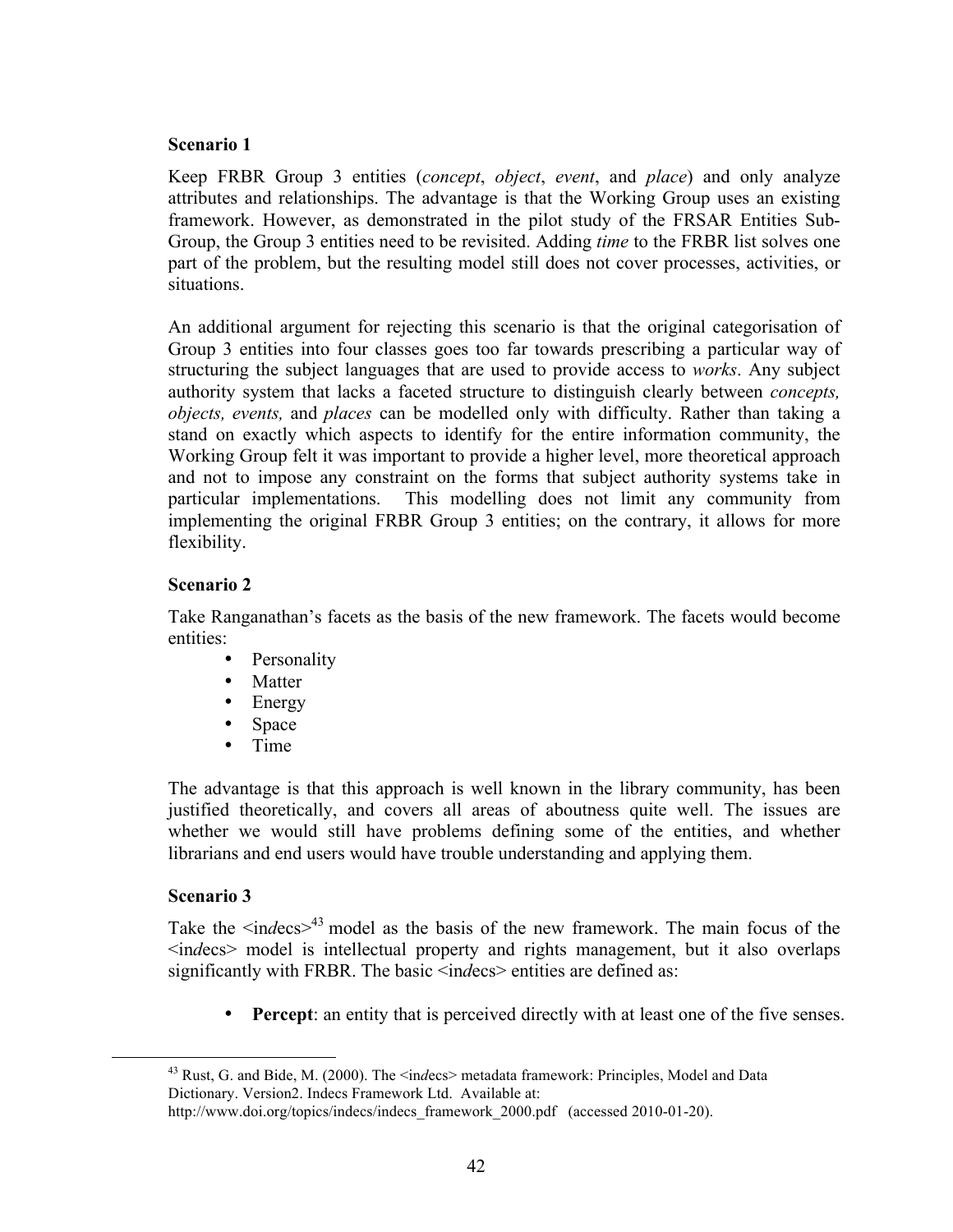- o **Being**: an entity that has characteristics of animate life; anything which lives and dies
- o **Thing**: an entity without the characteristics of animate life
- **Concept**: an entity that cannot be perceived directly through the mode of one of the five senses; an abstract entity, a notion or idea; an abstract noun; an unobservable proposition, which exists independently of time and space
- **Relation**: the interaction of percepts and/or concepts; a connection between two or more entities
	- o **Event**: a dynamic relation involving two or more entities; something that happens; a relation through which an attribute of an entity is changed, added or removed
	- o **Situation**: a static relation involving two or more entities; something that continues to be the case; a relation in which the attributes of entities remain unchanged

**Being** and **Thing** together correspond to a supertype of the FRBR entity *object*; **Concept** roughly corresponds to the FRBR entity *concept*; and **Event** corresponds to the FRBR entity *event*. Thus, the three main differences between the <in*d*ecs> model and the FRBR model are (a) the subtyping of **Percept** in the <in*d*ecs> model into **Being** and **Thing**, and in the FRBR model into *item*, *person*, and *object*, (b) the absence of an FRBR entity that directly corresponds to the  $\langle$ indecs> entity **Situation**, and (c) the absence of an  $\langle$ indecs> entity that directly corresponds to the FRBR entity *place*.

As Delsey<sup>44</sup> notes, these differences raise corresponding questions about the possibility of making changes to the set of Group 3 entities defined in the original FRBR model: (a) Should the original entity *Object* be subtyped into two entities—e.g., **Inanimate object**, and **Animate object**? (b) Should **Situation** be added as an entity? (c) Should the FRBR entity *place* be removed? Note that in the FRBR report *places* are treated as entities only to the extent that they are the subject of a *work*.

#### **Scenario 4**

Make a pragmatic list of entities. Buizza and Guerrini created one example of such a list<sup>45</sup> for the Italian project Nuovo soggettario. Two logical entities, the *subject* (the topic, the basic theme of the work, the summarisation of its main contents) and *concept* (a unit of thought, each of the single elements which make up the subject), were defined. The list shows, as an example, what can be a concept in a specific implementation and draws on categories, roles and relationships from the report of the project:

- Object (material thing)
- Abstraction
- Living organism
- Person
- Corporate body

 <sup>44</sup> Delsey, op. cit., p. 51 - 52

<sup>45</sup> Buizza, P. and Guerrini, M. 2002. A conceptual model for the New Soggetario: Subject indexing in the light of FRBR. *Cataloging & Classification Quarterly*, 34(4): 31–45.